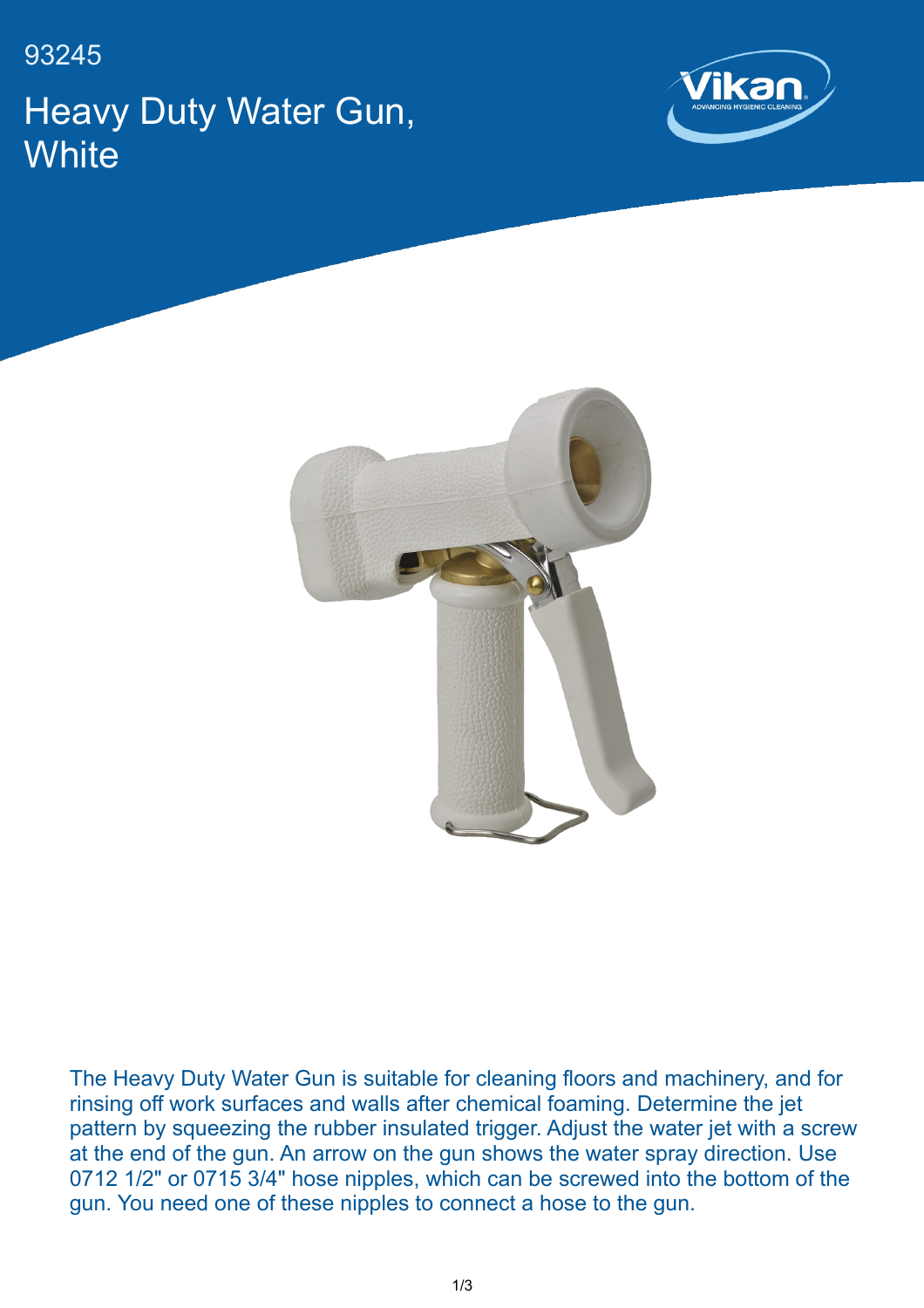## **Technical Data**

| <b>Item Number</b>                                                  | 93245                                                                      |
|---------------------------------------------------------------------|----------------------------------------------------------------------------|
| <b>Material</b>                                                     | <b>Brass</b><br><b>EPDM</b> rubber<br><b>Stainless Steel (AISI</b><br>304) |
| Complies with (EC) 1935/2004 on food contact materials <sup>1</sup> | <b>No</b>                                                                  |
| <b>FDA compliant raw material (CFR 21)</b>                          | Yes ***                                                                    |
| Complies with UK 2019 No. 704 on food contact materials             | No                                                                         |
| Meets the REACH Regulation (EC) No. 1907/2006                       | Yes <sup>**</sup>                                                          |
| <b>California Proposition 65 Compliant</b>                          | <b>No</b>                                                                  |
| <b>SCIP number</b>                                                  | a81ebdf3-2805-4c2b-<br>8bd3-8bfcf3b99656                                   |
| Use of phthalates and bisphenol A                                   | <b>No</b>                                                                  |
| <b>Is Halal and Kosher compliant</b>                                | Yes                                                                        |
| <b>Box Quantity</b>                                                 | 1 Pcs.                                                                     |
| Quantity per Pallet (80 x 120 x 200 cm)                             | <b>600 Pcs</b>                                                             |
| <b>Quantity Per Layer (Pallet)</b>                                  | 1 Pcs.                                                                     |
| <b>Box Length</b>                                                   | 155 mm                                                                     |
| <b>Box Width</b>                                                    | 190 mm                                                                     |
| <b>Box Height</b>                                                   | 60 mm                                                                      |
| Length                                                              | 145 mm                                                                     |
| <b>Width</b>                                                        | 55 mm                                                                      |
| <b>Height</b>                                                       | 170 mm                                                                     |
| <b>Net Weight</b>                                                   | $0.85$ kg                                                                  |
| <b>Weight cardboard</b>                                             | 0.099 kg                                                                   |
| <b>Tare total</b>                                                   | 0.099 kg                                                                   |
| <b>Gross Weight</b>                                                 | $0.95$ kg                                                                  |
| <b>Cubik metre</b>                                                  | 0.001356 M3                                                                |
| Max. cleaning temperature (Dishwasher)                              | 93 °C                                                                      |
| Max usage temperature (non food contact)                            | 95 °C                                                                      |
| Min. usage temperature <sup>3</sup>                                 | $-20 °C$                                                                   |
| Min. pH-value in usage concentration                                | 2 pH                                                                       |
| <b>Max. pH-value in Usage Concentration</b>                         | 11 pH                                                                      |
| <b>Min. Bars pressure</b>                                           | 2 Bar                                                                      |
| <b>Max. bars pressure</b>                                           | 24 Bar                                                                     |
| <b>Gtin-13 Number</b>                                               | 5705020932458                                                              |
| <b>Customs Tariff No.</b>                                           | 84242000                                                                   |
| <b>Country of origin</b>                                            | China                                                                      |